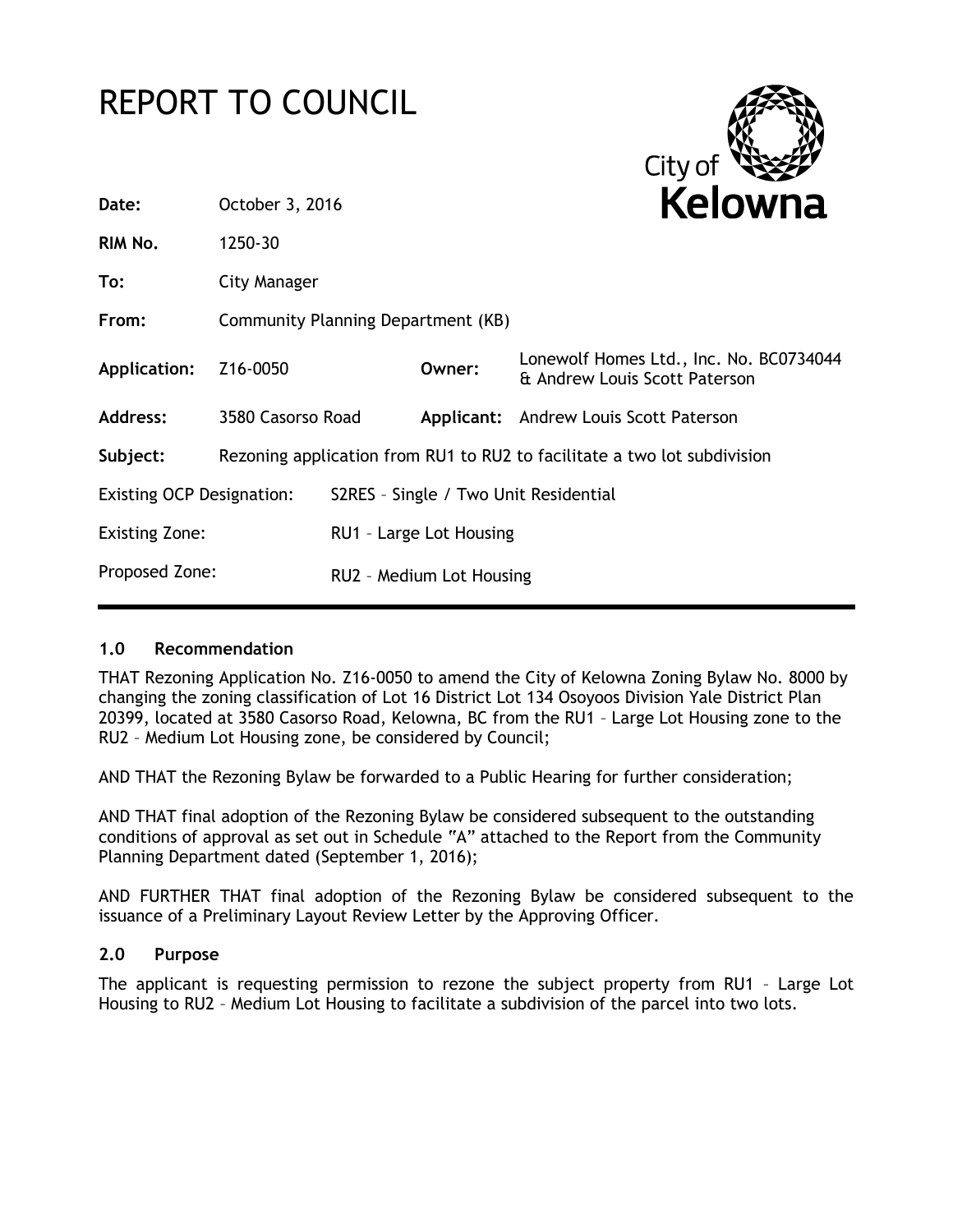## **3.0 Community Planning**

The subject property is within the South Pandosy - KLO Sector of Kelowna. It is designated as S2RES – Single/Two Unit Residential in the Official Community Plan (OCP) and as such the application to rezone to RU2 to facilitate a 2 lot subdivision is in compliance with the designated future land use. In addition, the OCP's urban infill policies generally support the densification of residential neighbourhoods through sensitive development, including the use of smaller lots.

The proposed lots meet or exceed the zoning criteria standards for the RU2 – Medium Lot Housing zone. The property is serviced by City of Kelowna water and sanitary sewer.

Based on current City of Kelowna policy and the services available, Community Planning Staff supports this application.

#### **4.0 Proposal**

#### 4.1 Project Description

The applicant is requesting permission to rezone and then subdivide the existing 1416 m<sup>2</sup> (0.35 ac) parcel into two equal parcels.

## 4.2 Site Context

The subject property is located in the South Pandosy - KLO Sector of Kelowna (see Map 1 - Subject Property, below). The property had an existing single family dwelling, however there is an open demolition permit and it is in the process of being demolished and the site cleaned up.

The adjacent properties are characterized by single family dwellings, and a mobile home park is located on the opposite side of Casorso Road.

Specifically, adjacent land uses are as follows:

| <b>Orientation</b> | <b>Zoning</b>              | <b>Land Use</b> | <b>Future Land Use</b>                |
|--------------------|----------------------------|-----------------|---------------------------------------|
| Northeast          | RM7 - Mobile Home Park     | Residential     | S2RES - Single / Two Unit Residential |
| Southeast          | RU1 - Large Lot Housing    | Residential     | S2RES - Single / Two Unit Residential |
| South              | RU6 - Two Dwelling Housing | Residential     | S2RES - Single / Two Unit Residential |
| West               | RU2 - Medium Lot Housing   | Residential     | S2RES - Single / Two Unit Residential |
| Northwest          | RU1 - Large Lot Housing    | Residential     | S2RES - Single / Two Unit Residential |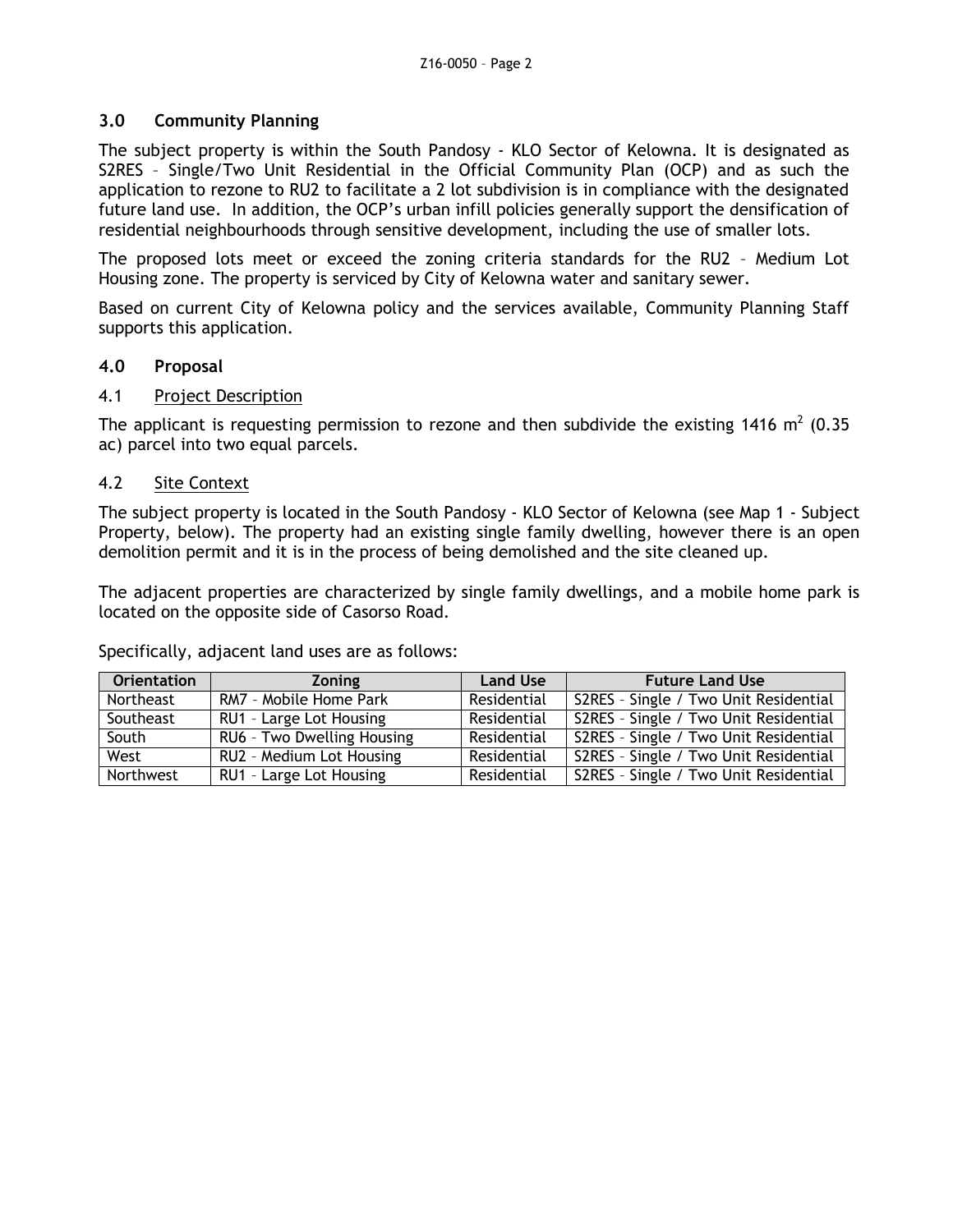

**Map One: Subject Property Map - 3580 Casorso Road**

**Map Two: Neighbourhood Future Land Use - 3580 Casorso Road**

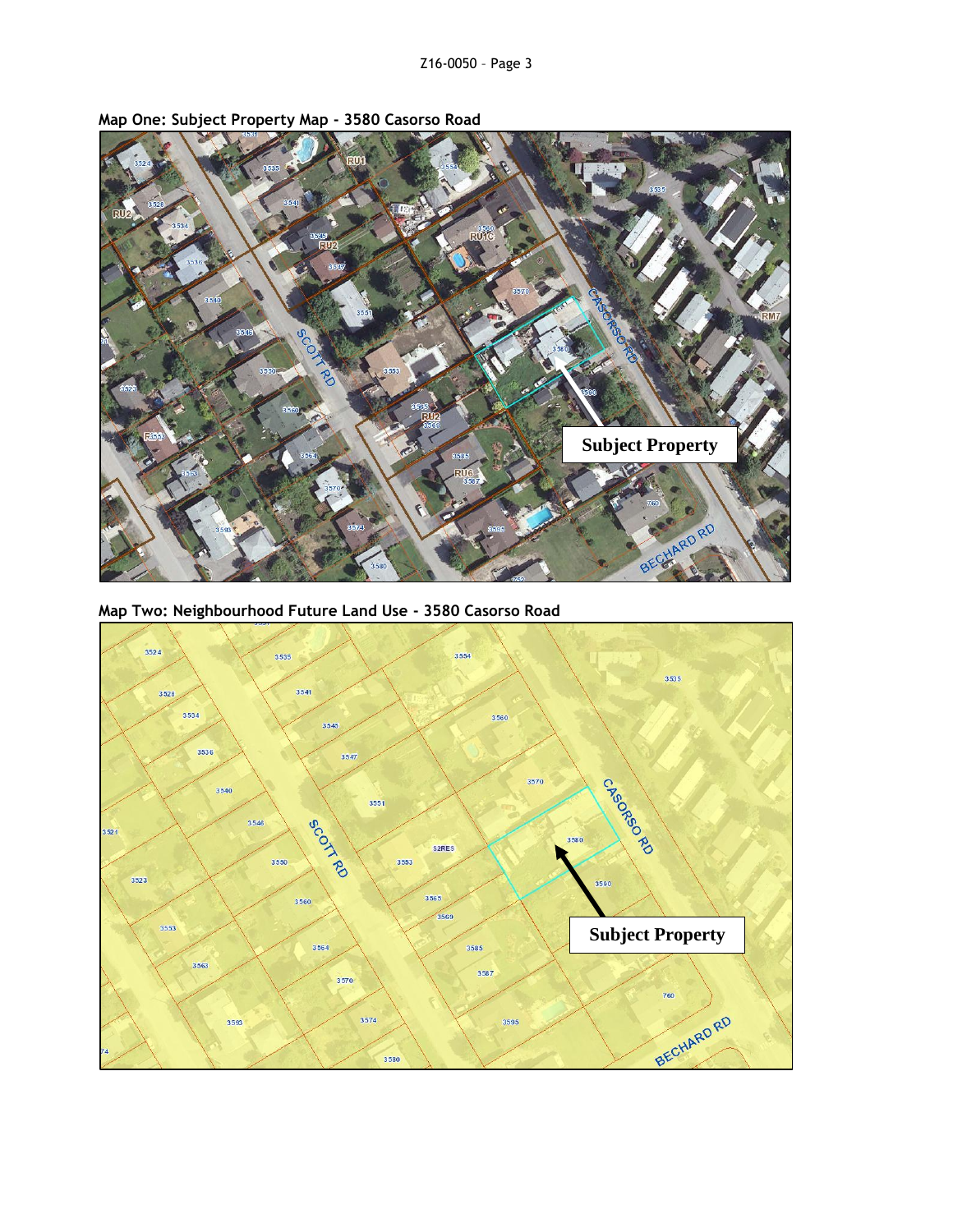## 4.3 Local Amenities

Casorso Road is currently serviced by the Lakeshore/Downtown Bus Transit Route. The nearest bus stop is approximately 450 m west of the subject property. Additional transit options are available at the Okanagan College exchange, approximately 1.2 km northeast of the subject property. The subject property is also in close proximity to local parks and bikeways.

## 4.4 Servicing

The area is currently serviced by City of Kelowna water and sanitary sewer.

#### 4.5 Subdivision and Development Criteria

The proposed lot configuration conforms to the requirements of the RU2 – Medium Lot Housing zone requirements. Subdivision and development criteria for the RU2 zone are shown in the Table below.

| <b>Zoning Analysis Table</b>         |                              |                    |  |  |
|--------------------------------------|------------------------------|--------------------|--|--|
| <b>CRITERIA</b>                      | <b>RU2 ZONE REQUIREMENTS</b> | <b>PROPOSAL</b>    |  |  |
| Existing Lot/Subdivision Regulations |                              |                    |  |  |
| Minimum Lot Area                     | 400 m <sup>2</sup>           | 701 m <sup>2</sup> |  |  |
| Minimum Lot Width                    | 13.0 m                       | $13.72 \; m$       |  |  |
| Minimum Lot Depth                    | 30.0 m                       | $51.11 \text{ m}$  |  |  |

No variances are required for this subdivision at this time.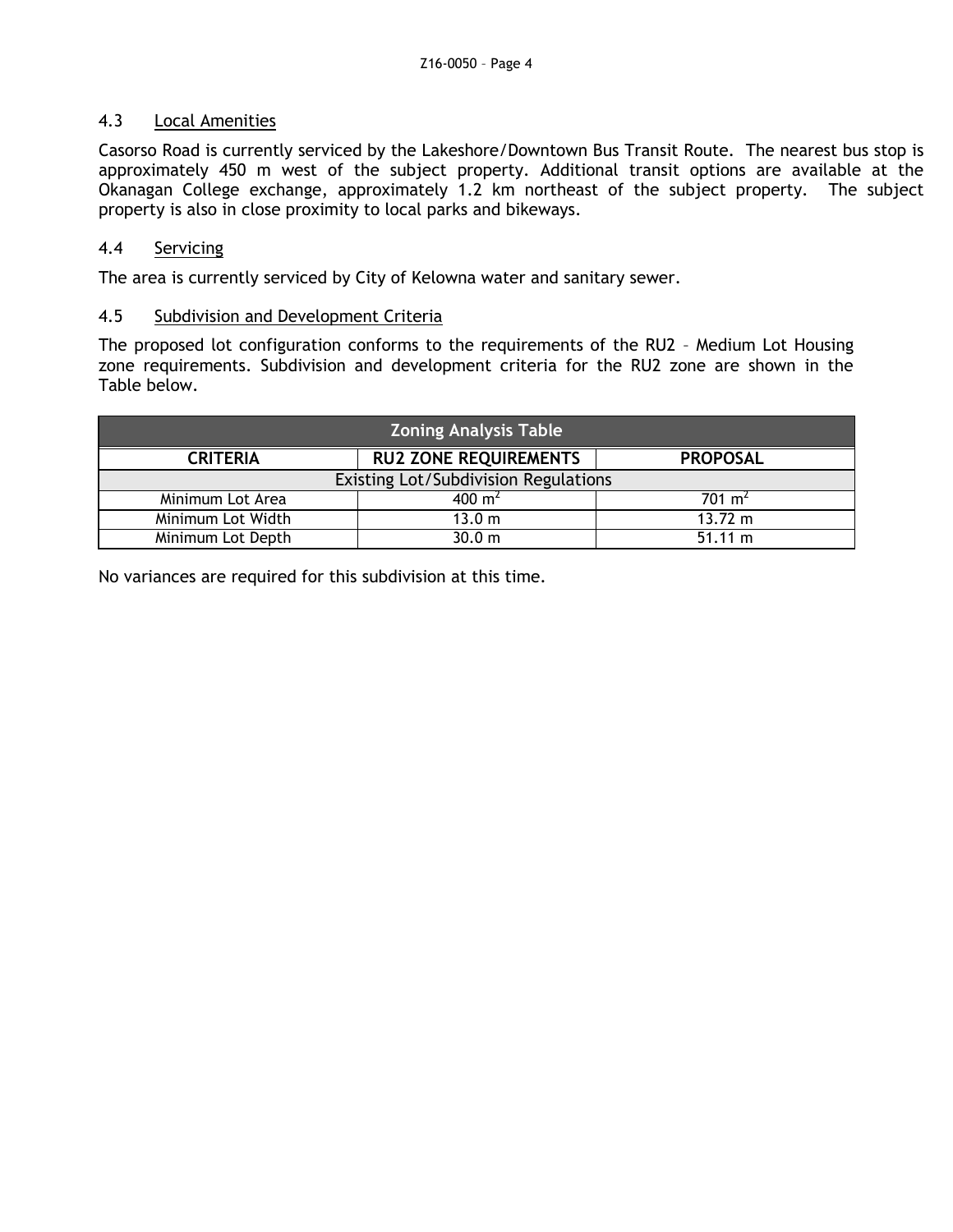



**5.0 Current Development Policies**

1

5.1 Kelowna 2020 - Official Community Plan - General Policies<sup>1</sup>

#### **Focus development to designated growth areas**

**Compact Urban Form.** Develop a compact urban form that maximizes the use of existing infrastructure and contributes to energy efficient settlement patterns. This will be done by increasing densities (approximately 75 - 100 people and/or jobs per ha located within a 400 metre walking distance of transit stops is required to support the level of transit service) through development, conversion, and re-development within Urban Centres in particular and existing areas as per the provisions of the Generalized Future Land Use Map.

Permanent Growth Boundary.<sup>2</sup> Establish a Permanent Growth Boundary as identified on Map 4.1 and Map 5.2. The City of Kelowna will support development of property outside the Permanent Growth Boundary for more intensive use only to the extent permitted as per the OCP Future Land Use designations in place as of initial adoption of OCP Bylaw 10500, except for Agri-Business designated sites or as per Council's specific amendment of this policy. The Permanent Growth Boundary may be reviewed as part of the next major OCP update.

<sup>1</sup> City of Kelowna Official Community Plan – Development Process; p. 5.3

<sup>2</sup> City of Kelowna Official Community Plan, Policy 5.3.1 (Development Process Chapter).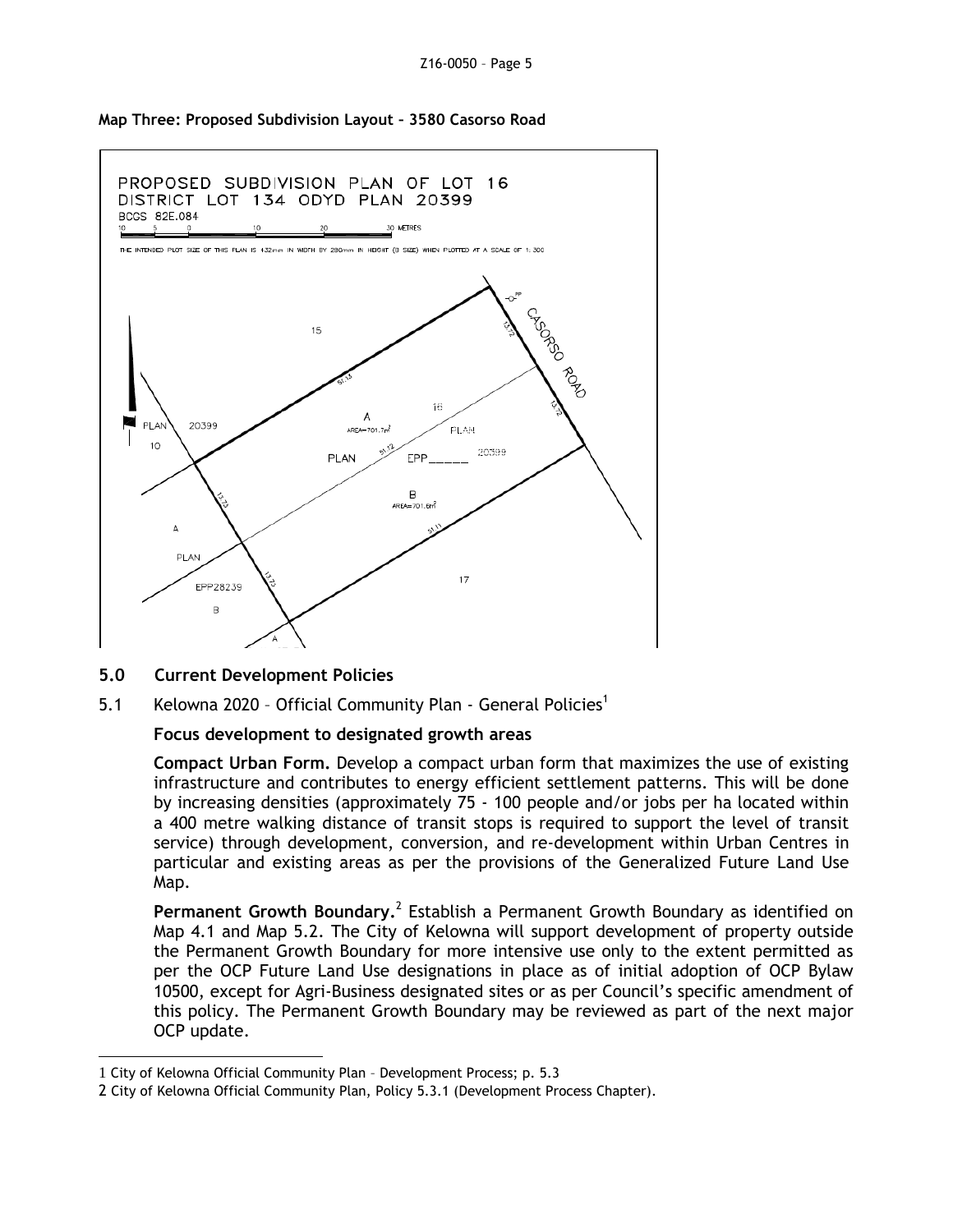# **Ensure context sensitive housing development<sup>3</sup>**

**Sensitive Infill.** Encourage new development or redevelopment in existing residential areas to be sensitive to or reflect the character of the neighbourhood with respect to building design, height and siting.

**Healthy Communities.** Through current zoning regulations and development processes, foster healthy, inclusive communities and a diverse mix of housing forms, consistent with the appearance of the surrounding neighbourhood.

## **6.0 Technical Comments**

#### 6.1 Building & Permitting Department

- Development Cost Charges (DCC's) are required to be paid prior to issuance of any Building Permits.
- Demolition Permit required for any existing structures
- Full Plan check for Building Code related issues will be done at time of Building Permit applications.

#### 6.2 Development Engineering Department

- See attached Memorandum, dated September 1, 2016.
- 6.3 School District No. 23
	- The Subdivision application triggers the School Site Acquisition Charge which applies to residential development where new (additional) residential lots or dwellings are created through subdivision or new construction. Further details on the charge can be found in Division 10.1 of the Local Government Act
- 6.4 Shaw Cable
	- Owner/developer must install new 1-2" (50mm) DB2 WHITE conduit from new structure to nearest Shaw service location on road right-of way.

## 6.5 Telus

-

 Developer is responsible for contacting TELUS to discuss service requirements and to provide a site plan proposed shallow utilities.

<sup>3</sup> City of Kelowna Official Community Plan – Development Process; p. 5.27